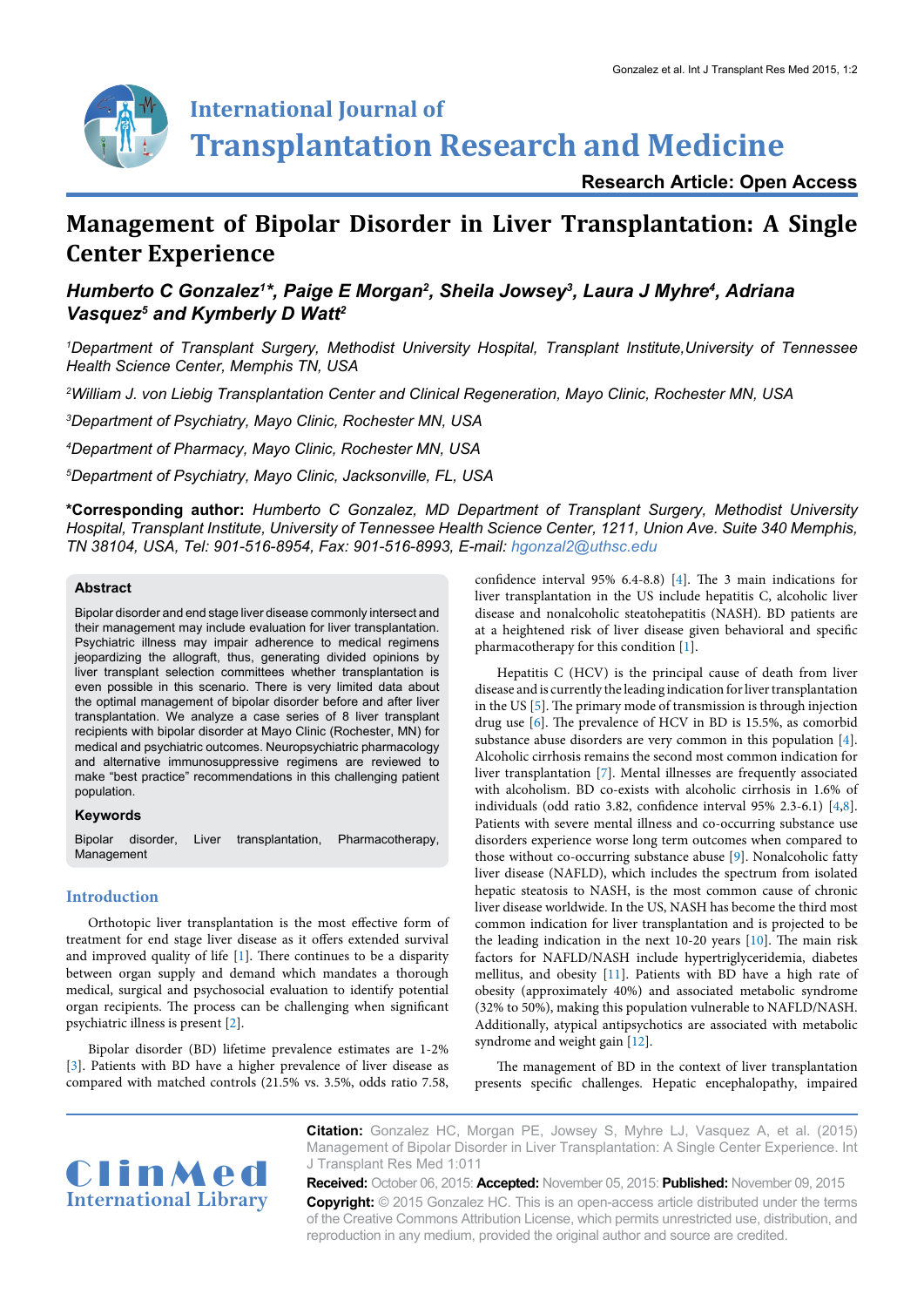liver metabolism, and kidney injury are common prior to liver transplant**,** requiring frequent BD medication adjustments [[13](#page-5-12)- [15](#page-5-13)]. Neuropsychiatric complications are frequent immediately after liver transplant, usually multifactorial in nature [\[16,](#page-5-14)[17](#page-5-15)]; surgical intervention, intensive care unit hospitalization, infections, medications, metabolic complications, within others. These factors can complicate the evaluation of a BD patient that is not optimally controlled from the psychiatric stand point. Adherence to the immunosuppressive regimen is critical for the allograft survival, and can potentially be jeopardized if active BD symptoms are present.

It is anticipated that more patients with comorbid BD will present for transplantation. Currently, very little is known about the optimal management of patients with BD in the setting of liver transplantation. The international medical literature is scarce and contains only 2 case reports describing treatment and outcomes [\[18](#page-5-16)[,19\]](#page-5-17).

In this case series we sought to determine both liver and psychiatric outcomes in patients with BD that underwent liver transplantation at Mayo Clinic in Rochester, MN. We also aimed to identify risk factors and optimal management strategies associated with these outcomes. Through our experience and review of the literature we provide a perspective of the optimal management for this special patient population.

#### **Patients and Methods**

This case series was identified by a retrospective chart review of the Mayo Clinic liver transplant database, where the diagnoses of BD and liver transplantation were cross-matched, from January 2004 to January 2014. We identified 8 liver transplant recipients with coexisting BD of varying severity.

The electronic medical records were reviewed to investigate patient's demographics, etiology of liver disease, comorbid conditions, laboratory data, hospital length of stay and necessity of psychiatric admission. Additionally, immunosuppressive regimens, psychiatric medications and their dose adjustments before and after liver transplantation were recorded. A psychiatrist evaluated and adjusted medications to all patients before the transplant in the office or in the hospital ward depending of their clinical condition. Patients were followed after transplantation while hospitalized and later on in the office. The diagnosis of BD was established according to the DSM-4-TR and DSM-5 prevailing criteria. For patients to be included in this study a minimum of 12 months of follow up after liver transplantation was required to assess outcomes.

The clinical cases with optimal and suboptimal outcomes are described in detail. One patient underwent 2 liver transplants, both with different management approaches to the psychiatric disorder, with different outcomes noted. This study was approved by the Mayo Clinic IRB and was conducted in accordance to the 2000 Declaration of Helsinki and 2008 Declaration of Istanbul.

#### **Results**

#### **Clinical cases**

**Case A:** A 58-year-old female with a prior liver transplant presented with decompensated cirrhosis (Model of end stage liver disease (MELD) 40) secondary to recurrent HCV genotype 4. She had a longstanding history of BD for which she was previously hospitalized and underwent electroconvulsive therapy remotely. For many years she was stable on quetiapine, which was gradually decreased and eventually discontinued one month prior to transplantation due to liver failure and history of hepatic encephalopathy. The patient remained euthymic during this period.

Her liver related complications included hepatorenal syndrome requiring renal replacement therapy and medically controlled hepatic encephalopathy. Other comorbidities included diabetes mellitus, hypothyroidism and hypertension. Under compassionate care, sofosvubir and ribavirin were started prior to transplant and maintained for one week after liver transplant achieving sustained virological response.

The patient underwent an uneventful deceased donor liver transplant. She received steroids, basiliximab (postoperative day (POD) 0 and 4), mycophenolate mofetil (POD 0) and tacrolimus (TAC) (POD 17 secondary to renal insufficiency) as immunosuppressive regimen. After reoperation on POD 10 for delayed arterial bleeding, the patient became catatonic and remained in this state for two weeks, despite intravenous haloperidol and slowly increasing doses of oral and rectal quetiapine. Cross-sectional imaging of the brain ruled out posterior reversible leukoencephalopahty. She became responsive after the administration of intravenous lorazepam and recovered both physically and mentally. She was discharged on 50 mg of quetiapine three times a day with an additional night dose of 200 mg. Lorazepam was administered at 0.5 mg daily. Two weeks later, psychiatric hospitalization was required for auditory hallucinations. The patient was treated with haloperidol and later with 22 session of bitemporal electroconvulsive therapy in addition to her baseline regimen with eventual resolution of symptoms over two months.

**Case B:** A 58-year-old male with recurrent cryptogenic cirrhosis required a repeat liver transplant with a MELD score of 37. His comorbidities included medically managed hepatic encephalopathy, hypertension, dyslipidemia, and kidney insufficiency. He had a long history of BD which remained untreated owing his euthymic state, prolonged QTc interval and advanced liver disease. However he was started on olanzapine and lamotrigine four days prior to transplantation. His immunosuppression included steroids, basiliximab (POD 0 and 4), mycophenolatemofetil (POD 0) and TAC (POD 5). Olanzapine was resumed on POD 1 and lamotrigineon POD 2. The patient did well from a medical perspective and was discharged from the hospital on POD 5. He required readmission 3 days later and subsequent psychiatric hospitalization secondary due mania and agitation; grandiose affect, ideas of reference and rapid speech. There, he was successfully managed with 5 mg of olanzapine and 50 mg twice daily of lamotrigine and discharged home after one week.

**Cases C and D:** Both patients had a long-standing history of BD and were on much higher doses of medications prior to liver decompensation.

Case C was stable on 200 mg of sertraline daily. This was decreased by about 75% over the course of six months prior to transplantation. He received standard immunosuppression with steroids, mycophenolate mofetil (POD 0), and TAC (POD 19 secondary to renal insufficiency). He was continued on sertraline and olanzapine was initiated on POD 0 ([Table 1](#page-2-0)). Both medications were titrated up slowly. He required psychiatric hospitalization secondary to mania. The patient was stabilized with of 200 mg of sertraline daily and 5 mg of olanzapine daily. He required the addition of 500 mg of divalproex on POD 27. He was discharged home after 12 days of inpatient psychiatric stay.

Case D was stable on high doses of 500 mg of quetiapine daily and 200 mg of sertraline about 6 months prior to transplantation. Both medications required multiple dose reductions and just prior to transplantation the patient was taking only 5% of his usual doses given his advanced liver disease. He received immunosuppression with steroids, basiliximab (POD 0 and 4), mycophenolate mofetil (POD 0), and TAC (POD 5). Both quetiapine and sertraline were restarted on POD 1 at low doses and titrated up slowly ([Table 1\)](#page-2-0). His hospital course was prolonged due to severe mania. The patient eventually required psychiatric hospitalization for control of mania and aggression while his medications were slowly titrated up.After two months, he was discharged to a chronic care facility and eventually to home a month later on 400 mg of quetiapine daily and 50 mg of sertraline daily.

#### **Case and control E**

**Case E-I and E-II:** 64-year-old female who had NASH cirrhosis underwent deceased donor liver transplantation with a MELD of 29. Her comorbidities included type II diabetes mellitus, remote jejunal bypass for weight loss, coronary artery disease, and acute renal failure.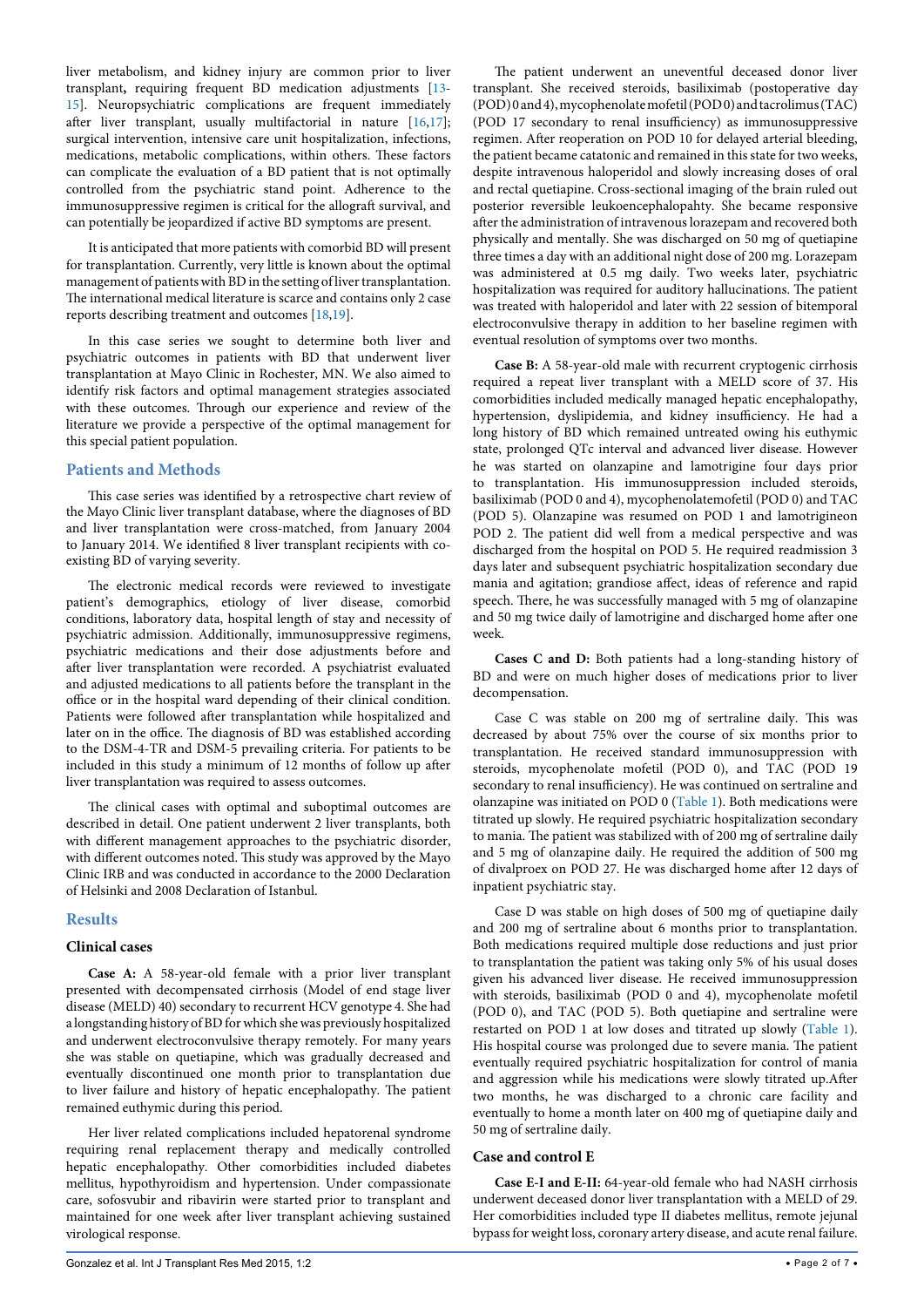Her liver disease was manifested by esophageal varices and hepatic encephalopathy. Prior to liver transplant there was no documented history of psychiatric disorder or mood altering medications. Her immunosuppressive regimen consisted of daclizumab (POD 0 and 4), mycophenolate mofetil (POD 0), and TAC (POD 78 – delayed initiation secondary to kidney failure requiring intermittent dialysis). The patient developed acute mania post operatively (POD 12) requiring treatment with haloperidol and lorazepam. On POD 22 her psychotropic regimen was switched to olanzapine and lorazepam, and she was admitted to the psychiatric ward for protracted mania. She was followed closely for 18 months, and her mood disorder remained well controlled.

Within 18 months, the patient experienced ductopenia and progressive liver failure requiring re-transplantation with a MELD of 34. Her immunosuppression regimen consisted of basiliximab (POD 0 and 4), mycophenolate mofetil (POD 0), and TAC (POD 1). Olanzapine, at her stable pre-transplant dose, was restarted on POD 1. She had an uneventful hospitalization from a medical and psychiatric perspective and was dismissed.

**Case F:** 56-year-old male with cryptogenic cirrhosis and a MELD score of 31 had portopulmonary hypertension and a spontaneous splenorenal shunt resulting in hepatic encephalopathy, which was medically managed. He had a longstanding history of BD including psychiatric hospitalization. His condition was controlled with 450 mg of sustained release lithium twice daily and 20 mg of paroxetine daily. Other comorbid conditions included diabetes and chronic kidney disease.

He had a deceased donor liver transplant and received steroids, basiliximab (POD 0 and 4), mycophenolate mofetil (POD 0), and TAC (POD 5). Psychotropic medications were continued throughout surgery at the same doses. The post operative course was uneventful and he was discharged home on POD 7.

**Case G and H:** Patient G was a 43 year-old female with cholangio carcinoma in the setting of primary sclerosing cholangitis. Her comorbidities included diabetes mellitus and hyperlipidemia. Her BD manifested as mood lability and racing thoughts. Her disease was well controlled for over 2 years prior to liver transplantation on a combination of 300 mg of lamotrigine, 100 mg of topiramate, 150 mg of venlafaxine, and 160 mg of ziprasidone. She underwent deceased donor liver transplantation with a MELD of 24. She received steroids, dacluzimab (POD 0), mycophenolate mofetil (POD 0), and cyclosporine (POD 3). Psychiatric medications were restarted at pretransplant doses on POD 0.

Patient H was a 58-year-old woman with primary biliary cirrhosis. She was diagnosed with BD many years prior to transplantation after she required hospitalization for severe depression followed by an episode of goal oriented activities, excessive money spending and impulsive behavior. Her disease was well managed with 600 mg of lithium daily. She underwent liver transplantation with a MELD of 26. She received on POD 0 steroids, azathioprine, and mycophenolate mofetil. Tacrolimus was initiated on POD 3 and her psychotropic medications on POD 5 at pre-transplant doses. Both patients had uneventful hospital stays and were discharged home.

All patients were alive and had excellent allograft function at 1 year post-transplant. Additional details on these patients with B Dare described in [table 1](#page-2-0). One-year outcomes including readmission, acute cellular rejection, allograft and patient survival are summarized in [table 2](#page-3-0).

#### **Discussion**

To date, there are only 2 cases reports describing the management of BD in liver transplantation. Vieta et al. described a patient who developed rapidly cycling BD after OLT on POD2. This patient received cyclosporine and steroids for immunosuppression. He was managed with imipramine, which was later switched to lithium

|         | Age/<br>Gender<br><b>Ethnicity</b> | <b>Clinical Setting MELD HE</b><br>and Procedure |    |           | Pre-OLT psychiatric<br>medications                      |                                         | Pre-OLT<br>% Dose<br><b>Reduction</b> | Post-OLT meds                                           |                                      | POD of<br>med restart | <b>IMS</b>             | LOS<br>(days)  | Medical Outcome<br><b>And Psych</b><br>LOS |
|---------|------------------------------------|--------------------------------------------------|----|-----------|---------------------------------------------------------|-----------------------------------------|---------------------------------------|---------------------------------------------------------|--------------------------------------|-----------------------|------------------------|----------------|--------------------------------------------|
| A       | 58/F<br>Arabic                     | Recurrent<br>Allograft HCV<br>OLT                | 40 | Yes       | None                                                    |                                         | 100%                                  | Quetiapine 25 mg<br>Ativan<br>Haloperidol               | 1 <sub>mg</sub><br>$2 \text{ mg}$    | 1<br>29<br>50         | BAS, ST.<br>MMF, TAC   | 22             | Psych Admit<br>25 days                     |
| В       | 58/M<br>Caucasian                  | Recurrent<br>Allograft<br>Cryptogenic<br>OLT     | 37 | Yes       | Olanzapine<br>Lamotrigine                               | 2.5 <sub>mg</sub><br>25 <sub>mg</sub>   | 0%                                    | Olanzapine<br>Lamotrigine 25 mg                         | 2.5 <sub>mg</sub>                    | 1<br>3                | BAS, ST.<br>MMF, TAC   | 6              | Psych Admit<br>11 days                     |
| C       | 49/M<br>Caucasian                  | <b>NASH</b><br>OLT                               | 40 | Yes       | Sertraline                                              | 50 <sub>mg</sub>                        | 75%                                   | Olanzapine<br>Sertraline                                | 2.5 <sub>mg</sub><br>50 mg           | 5<br>5                | DAC, ST,<br><b>MMF</b> | 14             | Psych Admit<br>12 days                     |
| D       | 59/M<br>Caucasian                  | <b>HCV/ETOH</b><br><b>sLK</b>                    | 30 | Yes       | Quetiapine<br>Sertraline                                | 25 <sub>mg</sub><br>50 mg               | 95%                                   | Quetiapine<br>Sertraline                                | 25 <sub>mg</sub><br>50 mg            | 0<br>0                | BAS, ST.<br>MMF, TAC   | 12             | Psych Admit<br>14 days                     |
| $E - I$ | 64/F<br>Caucasian                  | <b>NASH</b><br>OLT                               | 29 | Yes       | None                                                    |                                         | 0%                                    | Olanzapine                                              | 7.5 <sub>mg</sub>                    | 22                    | DAC, ST.<br><b>MMF</b> | 29             | Psych Admit<br>5 days                      |
| $E - H$ |                                    | Allograft<br>Ductopenia<br><b>sLK</b>            | 34 | No        | Olanzapine                                              | 10 <sub>mg</sub>                        | 0%                                    | Olanzapine                                              | $10 \text{ mg}$                      | $\mathbf{1}$          | BAS, ST.<br>MMF, TAC   | 9              | Home                                       |
| F       | 56/M<br>Caucasian                  | Cryptogenic<br>OLT                               | 31 | Yes       | Lithium<br>Paroxetine                                   | 900 mg 0%<br>20 mg                      |                                       | Lithium<br>Paroxetine                                   | 900 mg<br>20 <sub>mg</sub>           | 0<br>0                | BAS, ST.<br>MMF, TAC   | $\overline{7}$ | Home                                       |
| G       | 43/F<br>Caucasian                  | PSC/CCA<br><b>OLT</b>                            | 24 | <b>No</b> | Lamotrigine<br>Topiramate<br>Venlafaxine<br>Ziprasidone | 300 mg 0%<br>100 mg<br>150 mg<br>160 ma |                                       | Lamotrigine<br>Topiramate<br>Venlafaxine<br>Ziprasidone | 300 mg<br>100 mg<br>150 mg<br>160 ma | 0<br>0<br>0<br>0      | DAC, ST.<br><b>MMF</b> | $\overline{7}$ | Home                                       |
| н       | 58/F<br>Caucasian                  | PBC<br>OLT                                       | 26 | No        | Lithium                                                 | 600 mg 0%                               |                                       | Lithium                                                 | 600 mg                               | 5                     | AZA, ST,<br>MMF, TAC   | $\overline{7}$ | Home                                       |

<span id="page-2-0"></span>**Table 1:** Patient Characteristics and Outcomes.

MELD: Model of End Stage Liver Disease, HE: Hepatic Encephalopathy, OLT: Orthotopic Liver Transplant, Meds Medications, POD: Postoperative Day, IMS: Immunosuppression, LOS: Length of Stay (in days), Psych LOS: psychiatric length of stay (in days), F: Female, M: Male, HCV: Chronic Hepatitis C, NASH: Nonalcoholic Steatohepatitis, ETOH alcohol, sLK: Simultaneous Liver and Kidney Transplant, PSC: Primary Sclerosing Cholangitis, CCA: Cholangiocarcinoma, PBC: Primary Biliary Cirrhosis, BAS: Basiliximab, ST: Steroids, MMF: Mycophenolate, TAC: Tacrolimus, DAC: Daclizumab, AZA: Azathioprine, Psych Admit: Psychiatric Admission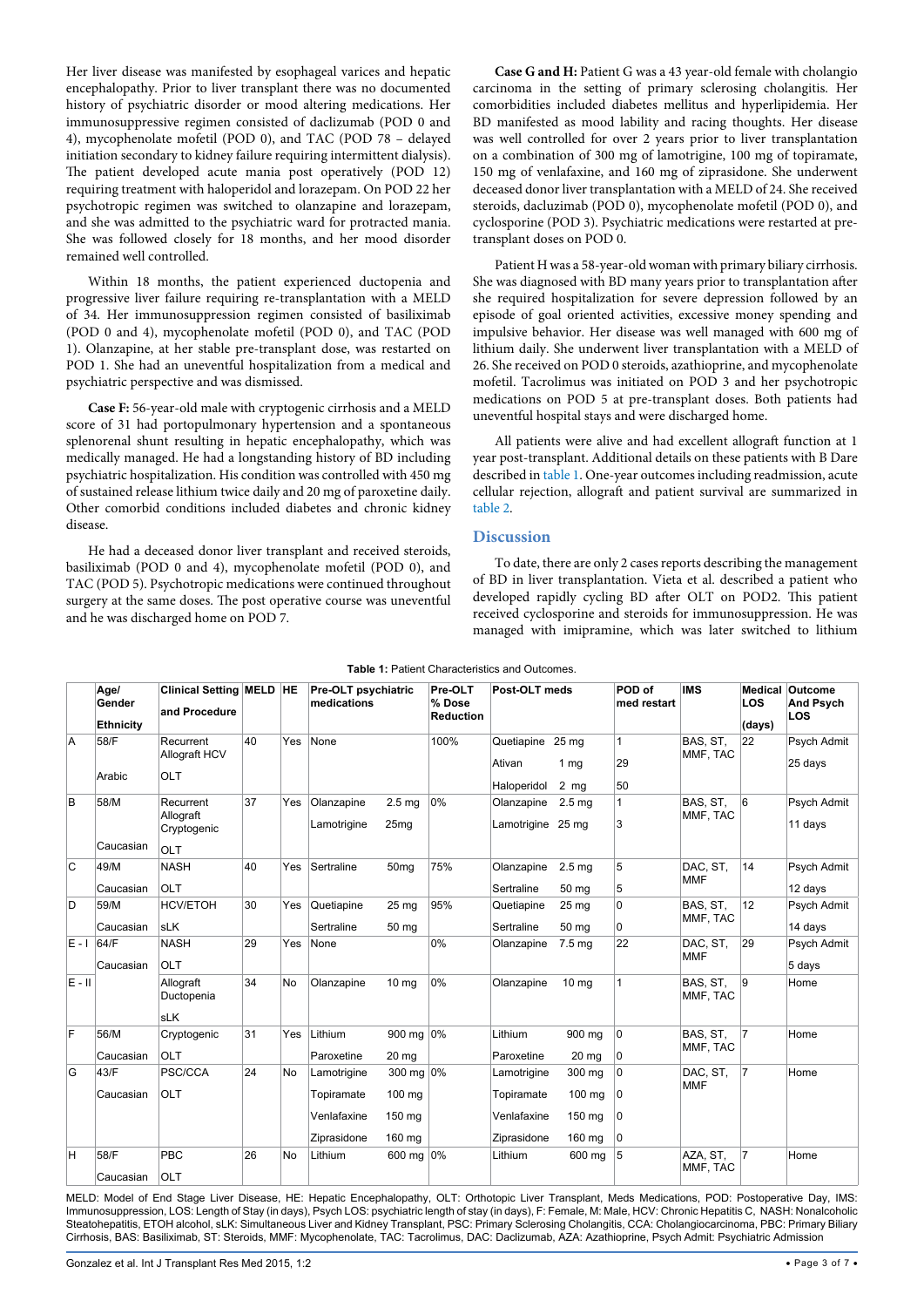#### <span id="page-3-0"></span>**Table 2:** One-Year Outcomes.

| <b>Patient</b> | Readmission <sup>*</sup>    | <b>Episode of Acute Cellular Rejection</b>                  | <b>Medication Compliance</b> | 1 year Allograft<br><b>Survival</b> | 1 Year Patient<br>Survival |
|----------------|-----------------------------|-------------------------------------------------------------|------------------------------|-------------------------------------|----------------------------|
| A              | No                          | No                                                          | Yes                          | Yes                                 | Yes                        |
| в              | No                          | No                                                          | Yes                          | Yes                                 | Yes                        |
| С              | Yes, 1, Unrelated to BD/OLT | No                                                          | Yes                          | Yes                                 | Yes                        |
| D              | No                          | No                                                          | No, has not followed-up      | Yes                                 | Yes                        |
| $E$ and $F$    | Yes, 1, Rejection           | Yes, IMS held for kidney dysfunction on 1 <sup>st</sup> OLT | Yes                          | No/Yes                              | Yes                        |
| G              | No                          | No                                                          | Yes                          | Yes                                 | Yes                        |
| Н              | No                          | No                                                          | No, has not followed-up      | Yes                                 | Yes                        |
|                | Yes. Unrelated to BD/OLT    | No                                                          | Yes                          | Yes                                 | Yes                        |

Subsequent readmission after initial psychiatric hospitalization following liver transplantation, BD: Bipolar Disorder, OLT: Orthotopic Liver Transplant, IMS: Immunosuppression

<span id="page-3-1"></span>

|  |  |  |  |  |  | Table 3: Dosing and relative side effects of medications used for treatment of bipolar disorder. |  |  |  |  |  |  |  |
|--|--|--|--|--|--|--------------------------------------------------------------------------------------------------|--|--|--|--|--|--|--|
|--|--|--|--|--|--|--------------------------------------------------------------------------------------------------|--|--|--|--|--|--|--|

| <b>Medication</b>                        | <b>Initial</b><br><b>Dosing</b><br>$(mg)^*$ | <b>Typical Therapeutic Dose</b><br>Range (mg)                                              | Weight Gain,<br>Glucose, and Lipid<br><b>Abnormalities</b> | QTc<br>Prolongation | Hypotension  | <b>Sedation</b> | Anticholinergic<br><b>Effects</b> |
|------------------------------------------|---------------------------------------------|--------------------------------------------------------------------------------------------|------------------------------------------------------------|---------------------|--------------|-----------------|-----------------------------------|
| Mood Stabilizers:                        |                                             |                                                                                            |                                                            |                     |              |                 |                                   |
| Lithium                                  | 1800                                        | $900 - 1800$<br>Level (mania):<br>1 - 1.5 mEq/L<br>Level (maintenance): 0.6 - 1.2<br>mEq/L | $\ddot{}$                                                  |                     | 0            | $0/+$           | $0/+$                             |
| Anticonvulsants:<br>Valproic Acid        | 750                                         | Up to 60 mg/kg/day<br>Level: 50 - 125 mcg/mL                                               | $\ddot{}$                                                  | $\mathbf{0}$        | $\ddot{}$    | $++$            | $0/+$                             |
| Lamotrigine                              | 25                                          | $100 - 200$                                                                                | $\ddot{}$                                                  | $\Omega$            | 0            | $\ddot{}$       | $++$                              |
| Atypical Antipsychotics:<br>Aripiprazole | 30                                          | $10 - 30$                                                                                  | 0                                                          | $\Omega$            | $\mathbf{0}$ | $0/$ +          | $\overline{0}$                    |
| Risperidone                              | 3                                           | $2 - 8$                                                                                    | $++$                                                       | $\ddot{}$           | $\mathbf 0$  | $+$             | 0                                 |
| Olanzapine                               | $10 - 15$                                   | $10 - 30$                                                                                  | $^{+++}$                                                   | 0                   | $\ddot{}$    | $^{++}$         | $++$                              |
| Quetiapine                               | 100                                         | $300 - 800$                                                                                | $++$                                                       | $+$                 | $+$          | $++$            | $++$                              |
| Ziprasidone                              | 80                                          | $120 - 200$                                                                                | 0                                                          | $++$                | 0            | $+$             | 0                                 |

0 = No risk or rarely causes side effects at therapeutic dose. + = Mild or occasionally causes side effects at therapeutic dose. ++ = Sometimes causes side effects at therapeutic dose. +++ = Frequently causes side effects at therapeutic dose.

Lower starting doses may be indicated for elderly patients, patients with hepatic or renal impairment, or patients taking other medications with potential drug-drug interactions.

with a better response [\[18\]](#page-5-16). Mamah et al. reported a patient that underwent OLT for HCV and alcoholic cirrhosis complicated with hepatocellular carcinoma. Steroids and tacrolimus constituted his immunosuppressive regimen. BD was initially managed with lithium but given sedation, the patient was transitioned to olanzapine, lorazepam and lamotrigine [\[19\]](#page-5-17).

In our cohort of 8 BD patients that underwent liver transplantation, the majority 7/8 (87.5%) were Caucasian and had varied etiologies of liver disease. Five (62.5%) patients required post-transplant psychiatric hospitalization. The main risk factors for post-liver transplant psychiatric admission were the history of hepatic encephalopathy, the use of medications that are primarily metabolized by the liver, pre-transplant psychiatric dose reduction of > 50% paired with slow post-transplant up-titration ([Table 1](#page-2-0)).

The patients that did not require psychiatric hospitalization after liver transplantation were less likely to have a history of hepatic encephalopathy and had their psychotropic medications continued throughout transplant. The use of a particular immunosuppressive regimen was not associated with improved psychiatric outcomes [\(Table 1\)](#page-2-0). In those patients who developed BD symptom after liver transplantation, the psychiatrist confirmed the diagnosis after ruling out other etiologies by the medical team. Given the small sample size of this study, individual variables were not sufficiently powered to predict psychiatric hospitalization.

One-year follow up outcomes including, acute cellular rejection, readmission, allograft and patient survival were not different when compared to the general transplant population [[20](#page-5-18)[,21\]](#page-6-0). Acute cellular rejection was seen in 1 patient in which immunosuppressant were held due to kidney dysfunction. This particular patient was the only

one that has required re-transplantation (allograft loss). Patient survival at 1 year was 100%.

To our knowledge this is the first case series to describe outcomes in these 2 conditions and to provide general management guidelines to assist the transplant practitioners with this unique subset of patients.

The presence of comorbid BD adds complexity to the already demanding transplant process. The metabolism of certain medications is impaired in advanced liver disease, but this rapidly reverses back to normal with a functioning allograft. Drug-drug interactions are frequent with BD and transplant related medications. It is then necessary to have detailed knowledge of the BD pharmacology, as continuous monitoring and adjustments are needed. Multiple factors can affect neurocognition before and after liver transplantation. BD pharmacology and specific factors that influence neurocognition in liver transplant will be described.

#### **A. Bipolar disease pharmacology**

The goals of therapy in BD include acute stabilization of mania and depression as well as maintenance of long-term remission. Mood stabilizers and antipsychotics are the mainstay of treatment for BD [[22](#page-6-1)-[24](#page-6-2)]. The medical regimen needs to be individualized balancing efficacy and associated side effects. [Table 3](#page-3-1) outlines the potential side effects of the most commonly used medications in BD [[25\]](#page-6-3). Pharmacotherapy regimens usually include a combination of mood stabilizers, antipsychotics, and novel antipsychotics to adequately manage BD [\[26,](#page-6-4)[27](#page-6-5)].

Antidepressants are commonly utilized in the United States as the initial treatment for bipolar depression despite not having Food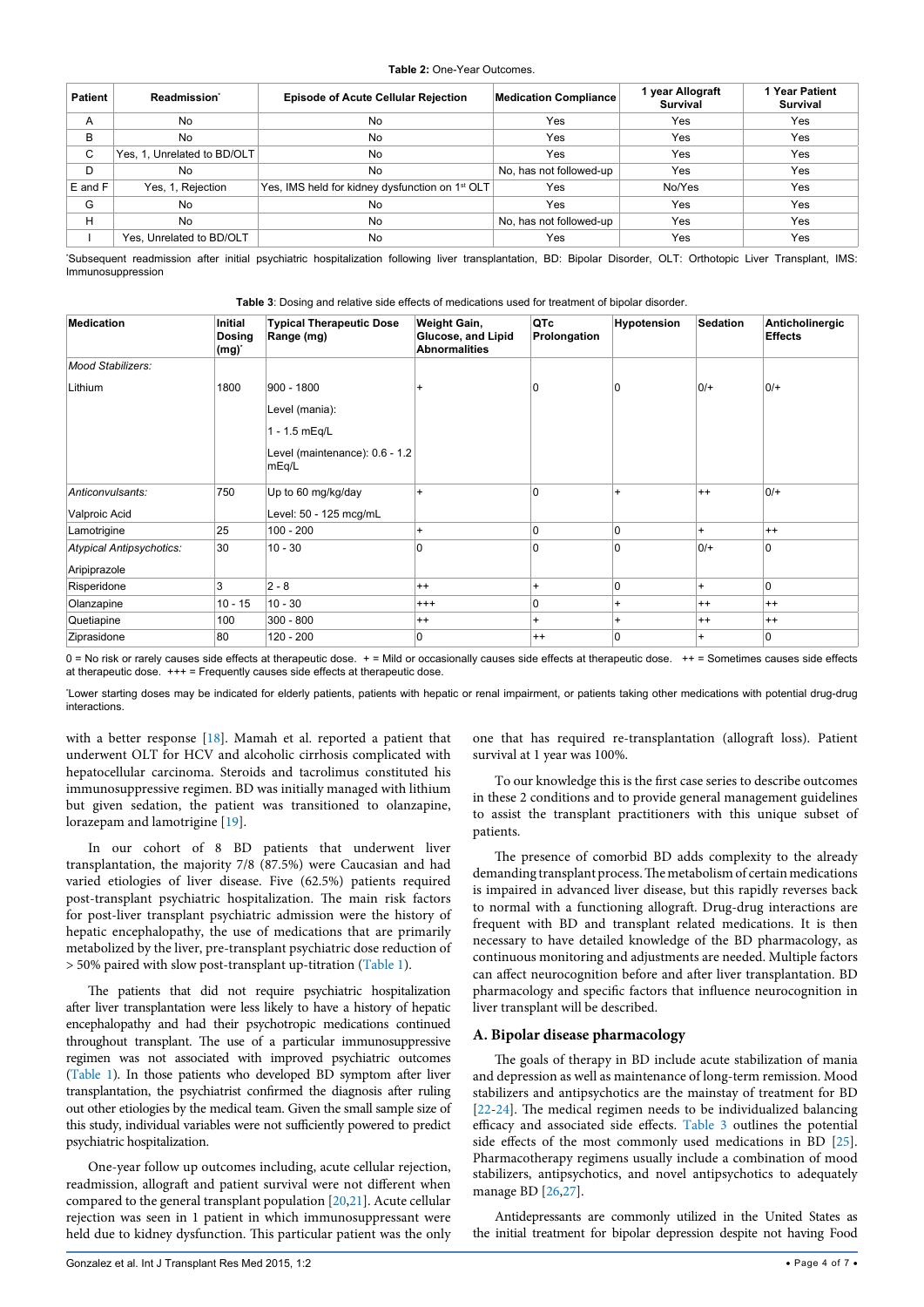<span id="page-4-0"></span>**Table 4:** Dose adjustment for hepatic and renal impairment of medications used for treatment of bipolar disorder.

| <b>Medication</b>                              |        | Metabolism Metabolism                                      | Dose adjustment for                                                                                                                                                                                                      | Dose adjustment for                                                                              | Drug-drug interactions with                                                                                                  |  |
|------------------------------------------------|--------|------------------------------------------------------------|--------------------------------------------------------------------------------------------------------------------------------------------------------------------------------------------------------------------------|--------------------------------------------------------------------------------------------------|------------------------------------------------------------------------------------------------------------------------------|--|
|                                                | site   | pathway                                                    | <b>Hepatic Impairment</b>                                                                                                                                                                                                | <b>Renal Impairment</b>                                                                          | immunosuppressants, or<br>prophylactic antimicrobials                                                                        |  |
| <b>Mood Stabilizers:</b>                       |        |                                                            |                                                                                                                                                                                                                          |                                                                                                  |                                                                                                                              |  |
| Lithium                                        | Kidney |                                                            | None                                                                                                                                                                                                                     | GFR > 50 ml/min: None                                                                            | None                                                                                                                         |  |
|                                                |        |                                                            |                                                                                                                                                                                                                          | GFR 10 - 50 ml/min: reduce dose by<br>$25 - 50%$                                                 |                                                                                                                              |  |
|                                                |        |                                                            |                                                                                                                                                                                                                          | GFR < 10 ml/min: reduce dose by 50<br>- 75%                                                      |                                                                                                                              |  |
| Anticonvulsants:                               |        |                                                            |                                                                                                                                                                                                                          |                                                                                                  |                                                                                                                              |  |
| <b>Valproic Acid</b>                           | Liver  | Conjugation                                                | Do not use with hepatic<br>disease.                                                                                                                                                                                      | None                                                                                             | Decreased valproic acid<br>plasma concentrations and<br>potential increased seizure<br>activity with acyclovir.              |  |
| Lamotrigine                                    | Liver  | Conjugation                                                | Moderate-severe impairment<br>without ascites: reduce dose<br>by 25%.<br>Severe impairment with<br>ascites: reduce dose by 50%.                                                                                          | No formal recommendations; may need<br>to reduce maintenance dose for severe<br>renal impairment | None                                                                                                                         |  |
| Atypical Antipsychotics: Liver<br>Aripiprazole |        | CYP2D6,CYP3A4                                              | None                                                                                                                                                                                                                     | None                                                                                             | None                                                                                                                         |  |
| Risperidone                                    | Liver  | CYP2D6                                                     | Initial dose: 0.5 mg ORALLY<br>twice daily; increase dose in<br>increments of no more than<br>0.5 mg twice a day, with<br>increases to dosages above<br>1.5 mg twice a day occurring<br>at intervals of at least 1 week. | Same as hepatic                                                                                  | Major interaction with<br>tacrolimus or fluconazole<br>due to increased risk of QT<br>prolongation.                          |  |
| Olanzapine                                     | Liver  | CYP1A2,CYP2D6                                              | None                                                                                                                                                                                                                     | None                                                                                             | Contraindicated with<br>fluconazole due to increased<br>risk of QT prolongation.                                             |  |
| Quetiapine                                     | Liver  | CYP3A4,<br>Sulfoxidation.<br>Oxidation                     | Initial dose: 25 mg/day;<br>increase dose daily in<br>increments of 25 to 50 mg/day<br>to an effective dose based on<br>response and tolerability.                                                                       | None                                                                                             | Contraindicated with<br>fluconazole and major<br>interaction with tacrolimus<br>due to increased risk of QT<br>prolongation. |  |
| Ziprasidone                                    | Liver  | CYP3A4, CYP1A2,<br>Oxidation,<br>Reduction,<br>Methylation | None                                                                                                                                                                                                                     | None                                                                                             | Contraindicated with<br>fluconazole and<br>contraindicated with<br>tacrolimus due to increased<br>risk of QT prolongation.   |  |

and Drug Administration approval and its controversial role for in this setting [\[22](#page-6-1)-[24,](#page-6-2)[26\]](#page-6-4). It has been reported that antidepressants can worsen BD by promoting mood switches, frequency of cycling and suicidal ideation, but the data has yielded mixed results. At present for BD type I, antidepressants should be use in combination with a mood stabilizing agent. For acute depression in BP type II, antidepressants are well tolerated but their efficacy is questionable [\[28](#page-6-6)]. Two of our patients (Case C and D) were treated with high dose antidepressants, but did not experience increase in mood switches, cycling or suicidal ideation.

Chronic liver disease and specifically cirrhosis can cause alterations in medication absorption, distribution, and elimination kinetics, thus affecting many drugs [[29\]](#page-6-7). Impaired hepatic function may lead to prolonged elimination half-lives, requiring slower titrations and dose reductions of many commonly used psychiatric medications. Glucuronidation metabolism pathways are relatively spared as compared to the oxidative pathways. Antipsychotics with minimal hepatic metabolism, and lithium, a mood stabilizer, seem to offer the most predictable pharmacokinetics [\[30](#page-6-8)]. Medications with extensive hepatic metabolism may accumulate in the setting of hepatic dysfunction resulting in increased blood levels and subsequent side effects even at standard dosages and require careful titration. Drug-metabolizing enzymes like CYP450 have decreased activity and may cause elevated serum concentrations of medications like quetiapine which undergoes extensive hepatic metabolism primarily by cytochrome P450 3A4 [\[31\]](#page-6-9). Cirrhosis is often accompanied by reduced effective renal plasma flow and decreased glomerular filtration rate, causing decreased renal elimination of some drugs such as lithium [\[32](#page-6-10)]. Ultimately, hepatic and renal impairment may necessitate dose adjustment of BD medications. [Table 4](#page-4-0) reviews suggested dose adjustments [\[33](#page-6-11)].

Adequate allograft function following liver transplantation

requires dose adjustments that are paired with the new normal hepatic metabolism of medications. Drug-drug interactions between BD medications, immunosuppressants, and antimicrobial agents frequently necessitate dose modification, additional monitoring, or discontinuation. Fluconazole, TAC, and atypical antipsychotics can individually cause QT prolongation/torsades de pointes; their combined use increases this risk [Table 4](#page-4-0) [[34\]](#page-6-12). Baseline and follow-up electrocardiogram is generally advised.

#### **B. Specific factors that affect neurocognition before and after liver transplantation**

With the progression of liver disease, hepatic encephalopathy and acute kidney injury commonly arise. Overt hepatic encephalopathy occurs in approximately 30-45% of cirrhotic patients and is an expression of advanced liver disease. Medications that act on the central nervous system, including neuropsychiatric drugs, are common culprits of hepatic encephalopathy. The development of hepatic encephalopathy implies a poor prognosis and mandates aggressive investigation and correction of the underlying cause, often requiring dose reduction or discontinuation of psychotropic medications [\[13,](#page-5-12)[14\]](#page-5-19)**.**

Renal dysfunction is a common complication of cirrhosis which occurs in approximately 20% of all hospitalized patients with cirrhosis and is associated with an increased mortality [[15\]](#page-5-13). Uremic encephalopathy complicates severe renal dysfunction and can manifest as mental changes or motor disturbances. Up to 30% of patients receiving hemodialysis may have a degree of cognitive impairment [[35\]](#page-6-13). As kidney disease (acute or chronic) and hepatic encephalopathy aggravate the course of cirrhosis, some psychiatric medications may require further dose adjustments.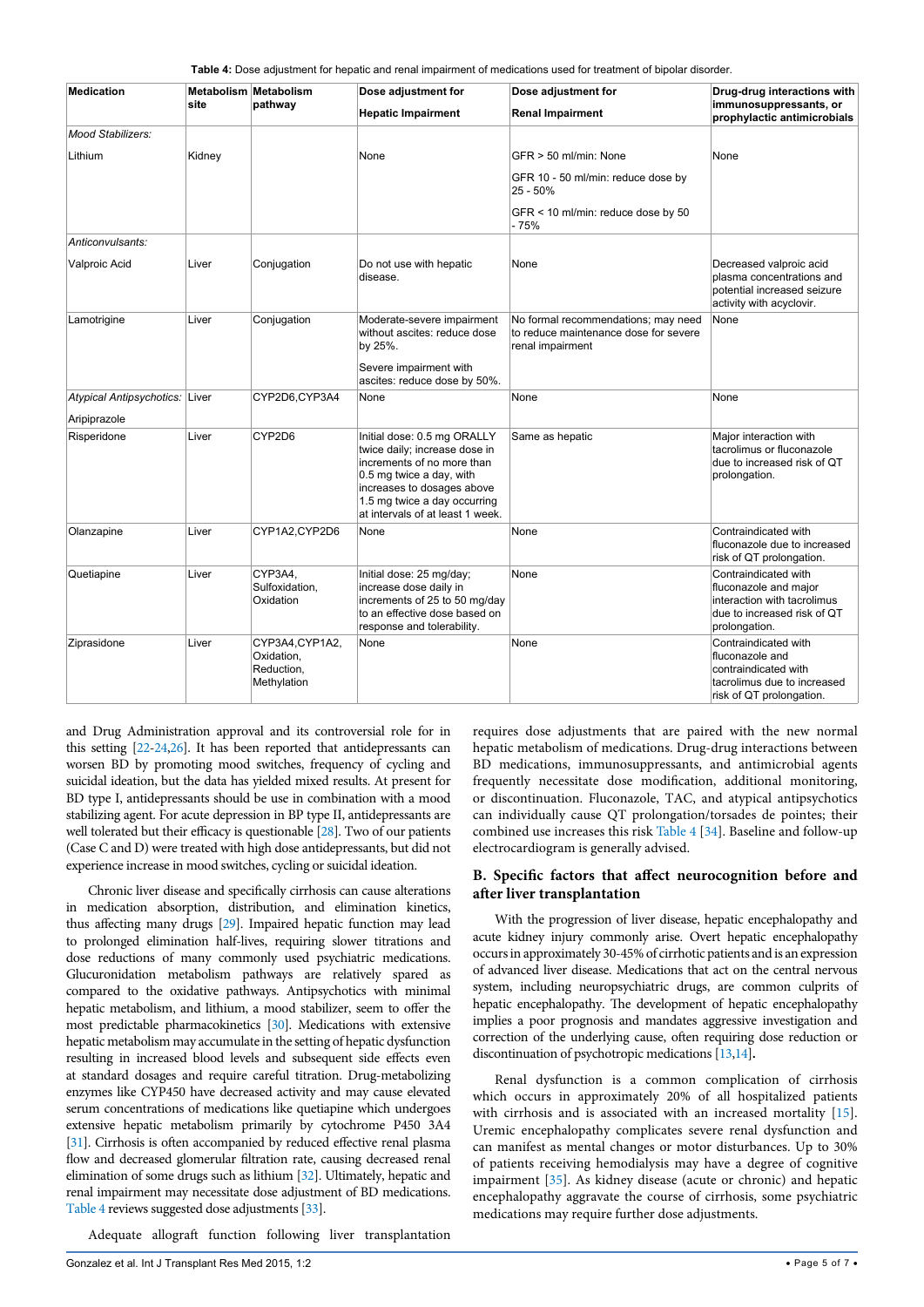Neuropsychiatric complications such as encephalopathy, headache, seizures, intracranial bleeding, etc can occur in up to 21-26% of liver transplant recipients in the early postoperative period. In the post-transplant periodmental status changes can be multifactorial and include: the operative intervention, intensive care unit stay, mechanical ventilation, medications (sedatives, narcotic use, antibiotics, immunosuppressive medications – both steroids and calcineurin inhibitors), infections (central nervous system or sepsis), cerebrovascular events (stroke, bleeding, seizures), metabolic conditions (uremia, adrenal insufficiency, central pontine myelinolysis, electrolyte imbalance), and previous alcohol related neurocognitive changes (Wernicke's or Korsakoff Syndrome; masked or misdiagnosed as hepatic encephalopathy) [\[16,](#page-5-14)[17,](#page-5-15)[36](#page-6-14)]. Delayed reinitiation, of psychiatric medications, often times at suboptimal doses, and likely compounds these issues (as in 3 of our cases).

Corticosteroids are associated with multiple neuropsychiatric side effects including: depression, mania, agitation, mood lability, anxiety, insomnia, catatonia, depersonalization, delirium, dementia, and psychosis. These adverse drug effects have a reported incidence of 3-60% [[37\]](#page-6-15).

Calcineurin inhibitors, cyclosporine and TAC, have been associated with various neuropsychiatric complications, particularly in the early post-transplant period. Elevated blood levels of TAC or cyclosporine are common but not essential for toxicity to manifest. Hypomagnesemia and hypocholesterolemia may increase the risk of calcineurin inhibitor-associated toxicity. The clinical presentation includes: tremor, headache, and encephalopathy. A particular syndrome of calcineurin inhibitor neurotoxicity, posterior reversible encephalopathy, consists of cortical blindness and altered consciousness with a specific magnetic resonance appearance. It is associated with reversible vasogenic subcortical edema mainly seen in calcineurin inhibitor users, but few cases have been described in patients on mTOR inhibitors. The approach to managing calcineurin inhibitor toxicity is supportive care, dose reduction, or change of the immunosuppressive drug [[16\]](#page-5-14).

A recent meta-analysis and systematic review revealed that early steroid withdrawal or steroid avoidance in a TAC based immunosuppressive regimen is safe and effective for the prevention of acute and chronic rejection with comparable patient and graft survival rates. This study suggested that these protocols could be effective in lowering the dose of TAC in order to minimize the potential detrimental effect on renal function and neurological complications [\[38](#page-6-16)]. Thus, in patients deemed at high risk for neuropsychiatric complications, immunosuppression alterations may be considered either as a prophylactic or reactionary measure, with relative safety to the allograft.

#### **Conclusion**

Psychiatric illness/symptoms can impair an individual's ability to adhere to medical regimens, jeopardizing rejection and allograft function [\[39](#page-6-17)], but this should not be an absolute contraindication for liver transplantation. Psychiatric disease course and severity, patient's insight of their condition, and historic adherence to medical regimens should be included in the assessment. It is therefore mandatory that a patient's psychiatric disease be optimally controlled pre-transplant and adequately managed in the early postoperative period and thereafter.

This cases series provides evidence that in carefully selected individuals with BD, liver transplantation is feasible if the medical, surgical and psychiatric teams coordinate efforts. The severe limitation of data in this specific patient population precludes the issuance of evidence based management guidelines. Based on our experience, we suggest the following principles in the management of the BD patient in the liver transplant setting.

1. Comprehensive psychiatric evaluation to assess liver transplant candidacy.

2. Adjustment or correction of medication regimen based on liver and renal function.

3. Use of medications with proven mood stabilizing properties, including but not limited to antipsychotics that do not require adjustment for worsening liver function.

4. Evaluation and close follow-up with a psychiatric team starting upon the initiation of advanced liver disease care and continuing after liver transplantation.

5. Continuation and/or early reinitiation of psychiatric medications with dose escalation to previous levels before pretransplant dose reductions.

6. Steroid minimization or possibly steroid free immunosuppressive regimens could be investigated.

7. Use of additional induction agents to reduce calcineurin inhibitor needs could be considered.

#### **Reference**

- <span id="page-5-0"></span>1. [Murray KF, Carithers RL Jr; AASLD \(2005\) AASLD practice guidelines:](http://www.ncbi.nlm.nih.gov/pubmed/15880505)  [Evaluation of the patient for liver transplantation. Hepatology 41: 1407-1432.](http://www.ncbi.nlm.nih.gov/pubmed/15880505)
- <span id="page-5-1"></span>2. [Secunda K, Gordon EJ, Sohn MW, Shinkunas LA, Kaldjian LC, et al. \(2013\)](http://www.ncbi.nlm.nih.gov/pubmed/23197388)  [National survey of provider opinions on controversial characteristics of liver](http://www.ncbi.nlm.nih.gov/pubmed/23197388)  [transplant candidates. Liver Transpl 19: 395-403.](http://www.ncbi.nlm.nih.gov/pubmed/23197388)
- <span id="page-5-2"></span>3. [Merikangas KR, Akiskal HS, Angst J, Greenberg PE, Hirschfeld RM, et al.](http://www.ncbi.nlm.nih.gov/pubmed/17485606)  [\(2007\) Lifetime and 12-month prevalence of bipolar spectrum disorder in the](http://www.ncbi.nlm.nih.gov/pubmed/17485606)  [National Comorbidity Survey replication. Arch Gen Psychiatry 64: 543-552.](http://www.ncbi.nlm.nih.gov/pubmed/17485606)
- <span id="page-5-3"></span>4. Fuller BE, Rodriguez VL, Linke A, Sikirica M, Dirani R, et al. (2011) Prevalence of liver disease in veterans with bipolar disorder or schizophrenia. Gen Hosp Psychiatry 33: 232-237.
- <span id="page-5-4"></span>5. [Kim WR \(2002\) The burden of hepatitis C in the United States. Hepatology](http://www.ncbi.nlm.nih.gov/pubmed/12407574)  [36: 30-34.](http://www.ncbi.nlm.nih.gov/pubmed/12407574)
- <span id="page-5-5"></span>6. [Ghany MG, Strader DB, Thomas DL, Seeff LB; American Association for the](http://www.ncbi.nlm.nih.gov/pubmed/19330875)  [Study of Liver Diseases \(2009\) Diagnosis, management, and treatment of](http://www.ncbi.nlm.nih.gov/pubmed/19330875)  [hepatitis C: an update. Hepatology 49: 1335-1374.](http://www.ncbi.nlm.nih.gov/pubmed/19330875)
- <span id="page-5-6"></span>7. [Singal AK, Chaha KS, Rasheed K, Anand BS \(2013\) Liver transplantation in](http://www.ncbi.nlm.nih.gov/pubmed/24106395)  [alcoholic liver disease current status and controversies. World J Gastroenterol](http://www.ncbi.nlm.nih.gov/pubmed/24106395)  [19: 5953-5963.](http://www.ncbi.nlm.nih.gov/pubmed/24106395)
- <span id="page-5-7"></span>8. [Regier DA, Farmer ME, Rae DS, Locke BZ, Keith SJ, et al. \(1990\) Comorbidity](http://www.ncbi.nlm.nih.gov/pubmed/2232018)  [of mental disorders with alcohol and other drug abuse. Results from the](http://www.ncbi.nlm.nih.gov/pubmed/2232018)  [Epidemiologic Catchment Area \(ECA\) Study. JAMA 264: 2511-2518.](http://www.ncbi.nlm.nih.gov/pubmed/2232018)
- <span id="page-5-8"></span>9. [Brunette MF, Mueser KT \(2006\) Psychosocial interventions for the long](http://www.ncbi.nlm.nih.gov/pubmed/16961419)[term management of patients with severe mental illness and co-occurring](http://www.ncbi.nlm.nih.gov/pubmed/16961419)  [substance use disorder. J Clin Psychiatry 67 Suppl 7: 10-17.](http://www.ncbi.nlm.nih.gov/pubmed/16961419)
- <span id="page-5-9"></span>10. [Wang X, Li J, Riaz DR, Shi G, Liu C, et al. \(2014\) Outcomes of liver](http://www.ncbi.nlm.nih.gov/pubmed/24076414)  [transplantation for nonalcoholic steatohepatitis: a systematic review and](http://www.ncbi.nlm.nih.gov/pubmed/24076414)  [meta-analysis. Clin Gastroenterol Hepatol 12: 394-402.](http://www.ncbi.nlm.nih.gov/pubmed/24076414)
- <span id="page-5-10"></span>11. [Chalasani N, Younossi Z, Lavine JE, Diehl AM, Brunt EM, et al. \(2012\) The](http://www.ncbi.nlm.nih.gov/pubmed/22488764)  [diagnosis and management of non-alcoholic fatty liver disease: practice](http://www.ncbi.nlm.nih.gov/pubmed/22488764)  [Guideline by the American Association for the Study of Liver Diseases,](http://www.ncbi.nlm.nih.gov/pubmed/22488764)  [American College of Gastroenterology, and the American Gastroenterological](http://www.ncbi.nlm.nih.gov/pubmed/22488764)  [Association. Hepatology 55: 2005-2023.](http://www.ncbi.nlm.nih.gov/pubmed/22488764)
- <span id="page-5-11"></span>12. [Green CA, Yarborough BJ, Leo MC, Yarborough MT, Stumbo SP, et al.](http://www.ncbi.nlm.nih.gov/pubmed/25219423)  [\(2015\) The STRIDE weight loss and lifestyle intervention for individuals taking](http://www.ncbi.nlm.nih.gov/pubmed/25219423)  [antipsychotic medications: a randomized trial. Am J Psychiatry 172: 71-81.](http://www.ncbi.nlm.nih.gov/pubmed/25219423)
- <span id="page-5-12"></span>13. [Poordad FF \(2007\) Review article: the burden of hepatic encephalopathy.](http://www.ncbi.nlm.nih.gov/pubmed/17295846)  [Aliment Pharmacol Ther 25 Suppl 1: 3-9.](http://www.ncbi.nlm.nih.gov/pubmed/17295846)
- <span id="page-5-19"></span>14. [Prakash R, Mullen KD \(2010\) Mechanisms, diagnosis and management of](http://www.ncbi.nlm.nih.gov/pubmed/20703237)  [hepatic encephalopathy. Nat Rev Gastroenterol Hepatol 7: 515-525.](http://www.ncbi.nlm.nih.gov/pubmed/20703237)
- <span id="page-5-13"></span>15. [Wong F, O'Leary JG, Reddy KR, Patton H, Kamath PS, et al. \(2013\) New](http://www.ncbi.nlm.nih.gov/pubmed/23999172)  [consensus definition of acute kidney injury accurately predicts 30-day mortality in](http://www.ncbi.nlm.nih.gov/pubmed/23999172)  [patients with cirrhosis and infection. Gastroenterology 145: 1280-1288.](http://www.ncbi.nlm.nih.gov/pubmed/23999172)
- <span id="page-5-14"></span>16. [Lewis MB, Howdle PD \(2003\) Neurologic complications of liver transplantation](http://www.ncbi.nlm.nih.gov/pubmed/14610116)  [in adults. Neurology 61: 1174-1178.](http://www.ncbi.nlm.nih.gov/pubmed/14610116)
- <span id="page-5-15"></span>17. [Kizilisik AT, Shokouh-Amiri MH, Tombazzi CR, Desmukh S, Grewal HP, et al.](http://www.ncbi.nlm.nih.gov/pubmed/11750575)  [\(2001\) Psychiatric complications after liver transplantation. Transplant Proc](http://www.ncbi.nlm.nih.gov/pubmed/11750575)  [33: 3697.](http://www.ncbi.nlm.nih.gov/pubmed/11750575)
- <span id="page-5-16"></span>18. [Vieta E, De Pablo J, Cirera E, Grande L, Rimola A \(1993\) Rapidly cycling bipolar](http://www.ncbi.nlm.nih.gov/pubmed/8472941)  [II disorder following liver transplantation. Gen Hosp Psychiatry 15: 129-131.](http://www.ncbi.nlm.nih.gov/pubmed/8472941)
- <span id="page-5-17"></span>19. [Mamah D, Hong BA, Chapman WC \(2004\) Liver transplantation in a patient](http://www.ncbi.nlm.nih.gov/pubmed/15621132)  [with undiagnosed bipolar disorder. Transplant Proc 36: 2717-2719.](http://www.ncbi.nlm.nih.gov/pubmed/15621132)
- <span id="page-5-18"></span>20. [Adams DH, Sanchez-Fueyo A, Samuel D \(2015\) From immunosuppression](http://www.ncbi.nlm.nih.gov/pubmed/25920086)  [to tolerance. J Hepatol 62: S170-185.](http://www.ncbi.nlm.nih.gov/pubmed/25920086)